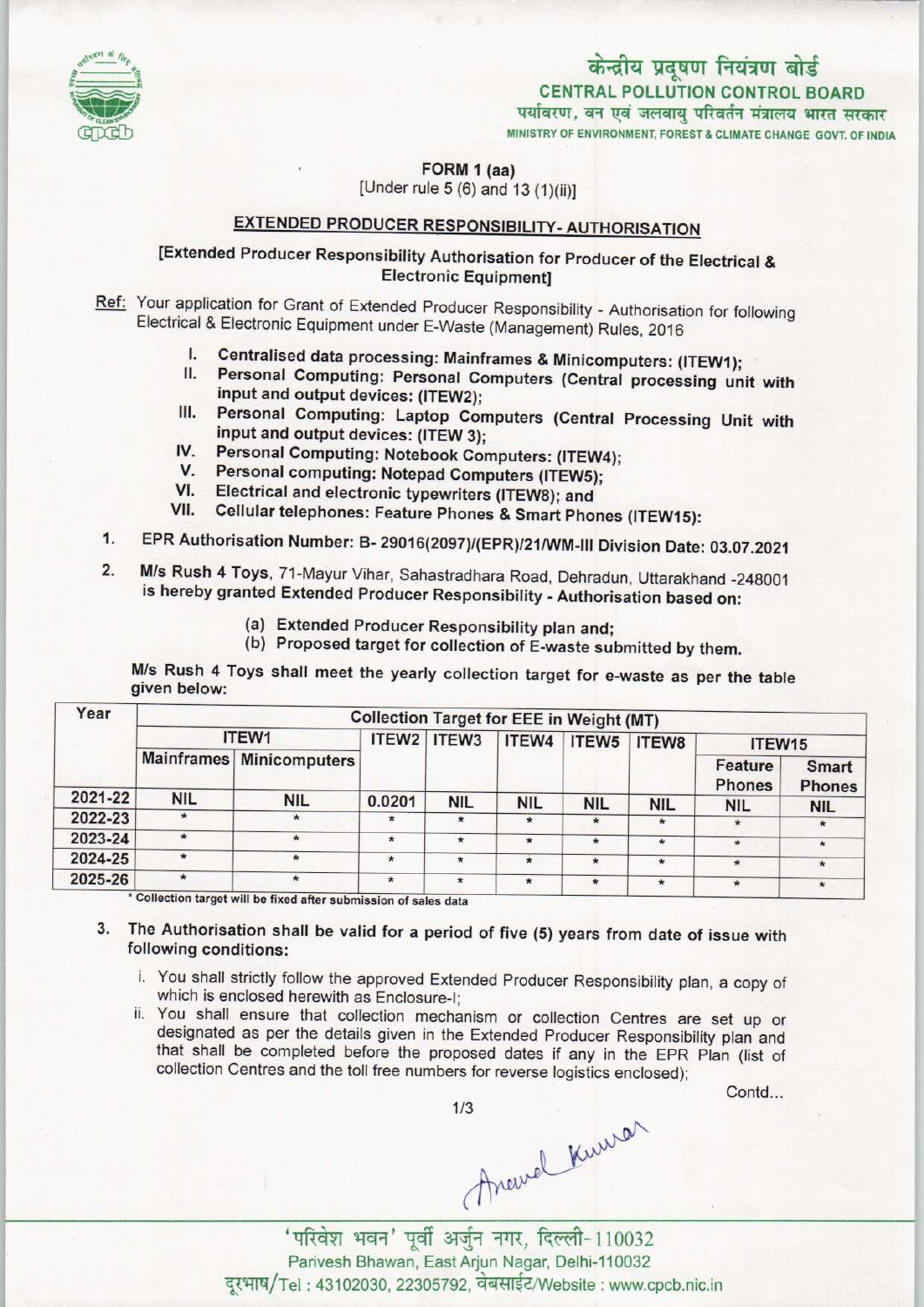

#### From pre page...

- iii. You shall ensure that all the collected e-waste is channelized to recycler/dismantler M/s. Global Waste Solution, Unit-II, Kila No. 45/19/1/1/3, 19,1/1/4,20/21, 20/22 Village<br>Dhaturi, Tehsil Ganaur Sonipat-131039, and records shall be maintained at Ganaur Sonipat-131039, and records shall be maintained at recycler/dismantler and your end;
- iv. You shall maintain records, in Form-2 of these Rules, of e-waste and make such records available for scrutiny by Central Pollution Control Board;
- v. You shall file annual returns in Form-3 to the Central Pollution Control Board on or before 30th day of June following the financial year to which that returns relates.

#### vi. General Terms & Conditions of the Authorisation:

- a.The authorisation shall comply with provisions of the Environment (Protection) Act, 1986 and the E-waste (Management) Rules,2016 made there under;
- b.The authorisation or its renewal shall be produced for inspection at the request of an officer authorised by the Central Pollution Control Board;
- c.Any change in the approved Extended Producer Responsibility plan should be informed to Central Pollution Control Board within 15 days on which decision shall be communicated by Central Pollution Control Board within sixty days;
- d. It is the duty of the authorised person to take prior permission of the Central Pollution Control Board to close down any collection centre/points or any other facility which are part of the EPR plan;
- e.An application for the renewal of authorisation shall be made as laid down in subrule (vi) of rule of 13(1) the E- Waste (Management) Rules, 2016;
- f. The Board reserves right to cancel/amend/revoke the authorisation at any time as per the policy of the Board or Government.

#### vii. Additional Conditions: -

- a) That the applicant will submit annual sales data along with annual returns;
- b) That the applicant has to ensure that the addresses of collection points provided by them in their EPR Plan are correct and traceable and the collection points/centres are functional;

Contd...

 $2/3$ 

Franch Kuman